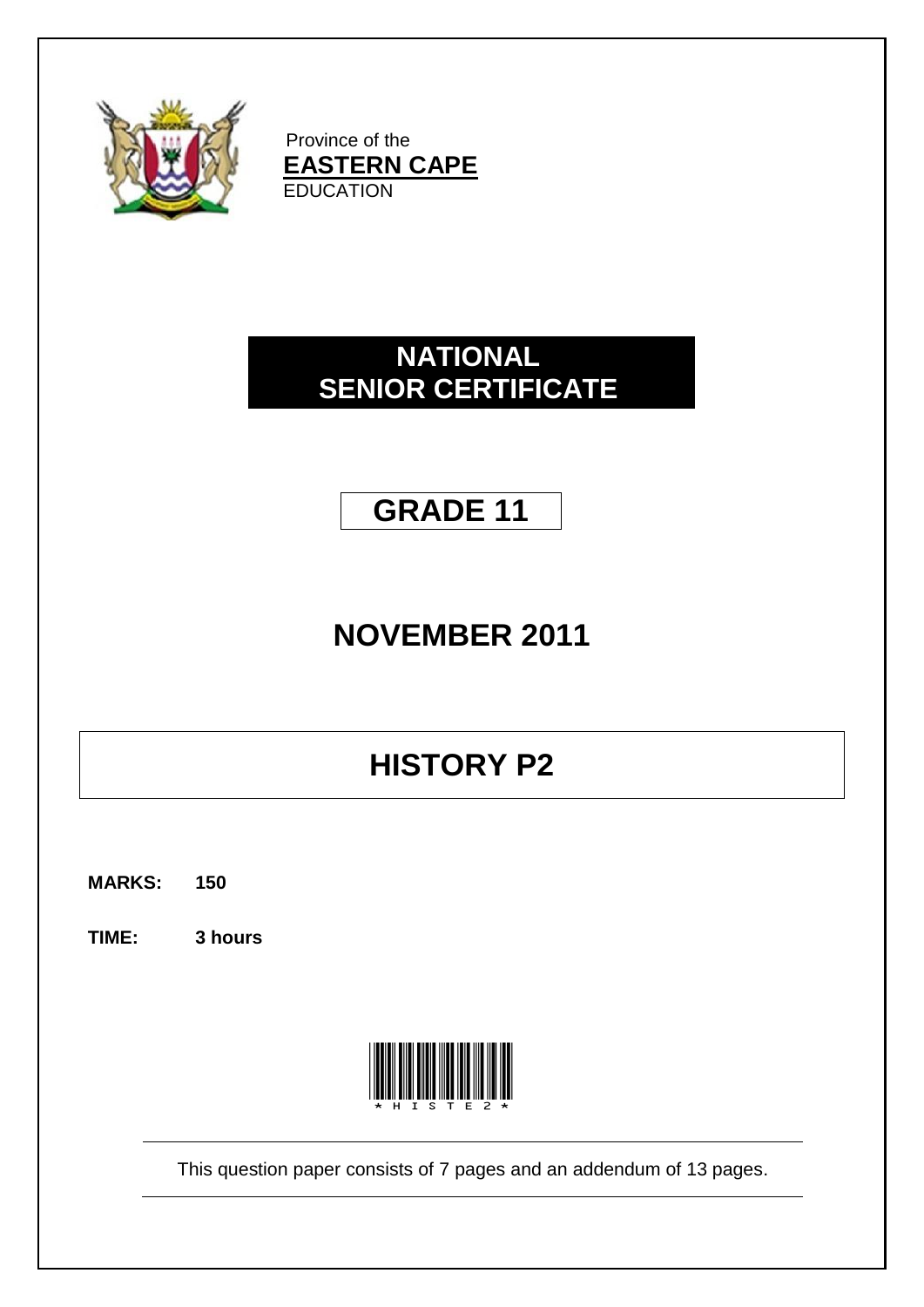#### **INSTRUCTIONS AND INFORMATION**

1. This question paper consists of THREE questions based on the prescribed framework for 2009 which is as follows:

OUESTION 1: PSEUDO-SCIENTIFIC RACISM AND SOCIAL-DARWINISM

QUESTION 2: THE IMPACT OF THE SECOND WORLD WAR ON AFRICA

QUESTION 3: APARTHEID

- 2. Each question counts 75 marks and begins with a key question.
- 3. Candidates are required to answer TWO questions. Each question consists of both source based questions which counts 45 marks and the extended writing which counts 30 marks, for a total of 75 marks.
- 4. In the answer of questions, candidates are required to demonstrate application of knowledge, skills and insight.
- 5. Direct quoting from sources will be to the disadvantage of the candidates.
- 6. Number your answers correctly by using the same numbering system as in the question paper.
- 7. Write neatly and legibly.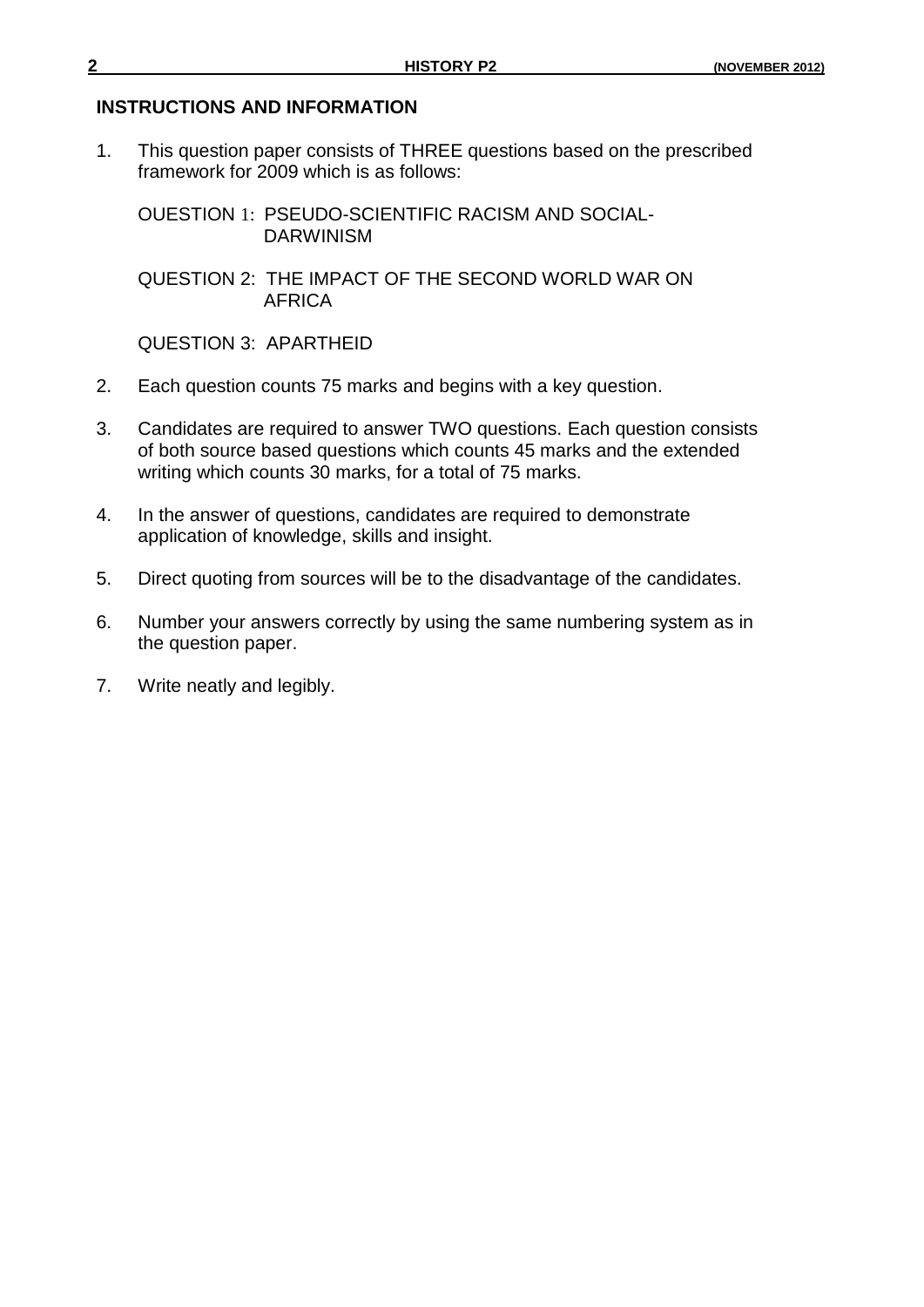$1.2$ 

 $1.3$ 

 $1.4$ 

#### **QUESTION 1: HOW WAS RACISM APPLIED ON BLACK AMERICANS IN THE USA IN THE 1900's?**

Study sources 1A, 1B, 1C and 1D to answer the following questions.

1.1 Study Source 1A.

|                     | 1.1.1          | Use the source and your own knowledge to explain what is meant<br>by "Jim Crow" laws.                               | $(1 \times 2)$ | (2) |
|---------------------|----------------|---------------------------------------------------------------------------------------------------------------------|----------------|-----|
|                     | 1.1.2          | By using the source, explain of which basic human rights was<br>black Americans deprived of in the southern states. | $(2 \times 1)$ | (2) |
|                     |                | Study Source 1B.                                                                                                    |                |     |
|                     | 1.2.1          | Use your own knowledge and explain who, or what the Ku Klux<br>Klan was.                                            | $(1 \times 2)$ | (2) |
|                     | 1.2.2          | Use the source your own knowledge and explain what the aims of<br>the Ku Klux Klan were.                            | $(3 \times 1)$ | (3) |
|                     | 1.2.3          | Use the source and name the ways in which the victims of the<br>Klan were punished.                                 | $(2 \times 1)$ | (2) |
|                     | 1.2.4          | Use your own knowledge and explain why lynching can be<br>regarded as a gross violation of human rights.            | $(2 \times 2)$ | (4) |
|                     | 1.2.5          | What message does the photograph convey?                                                                            | $(2 \times 2)$ | (4) |
|                     | Use Source 1C. |                                                                                                                     |                |     |
|                     | 1.3.1          | Compare Viewpoint 1 with Viewpoint 2 and mention the main<br>difference between the two viewpoints.                 | $(2 \times 2)$ | (4) |
|                     | 1.3.2          | Why, according the source did Agnes Smedley not stand up for<br>her beliefs?                                        | $(1 \times 2)$ | (2) |
|                     | 1.3.3          | By using your own knowledge give your opinion on James<br>Eastland's view on segregation.                           | $(2 \times 2)$ | (4) |
| Refer to Source 1D. |                |                                                                                                                     |                |     |
|                     | 1.4.1          | Explain how Source1C, Viewpoint 2, contradict this source.                                                          | $(2 \times 2)$ | (4) |
|                     | 1.4.2          | How does Source 1B complement (support) Source 1D?                                                                  | $(1 \times 2)$ | (2) |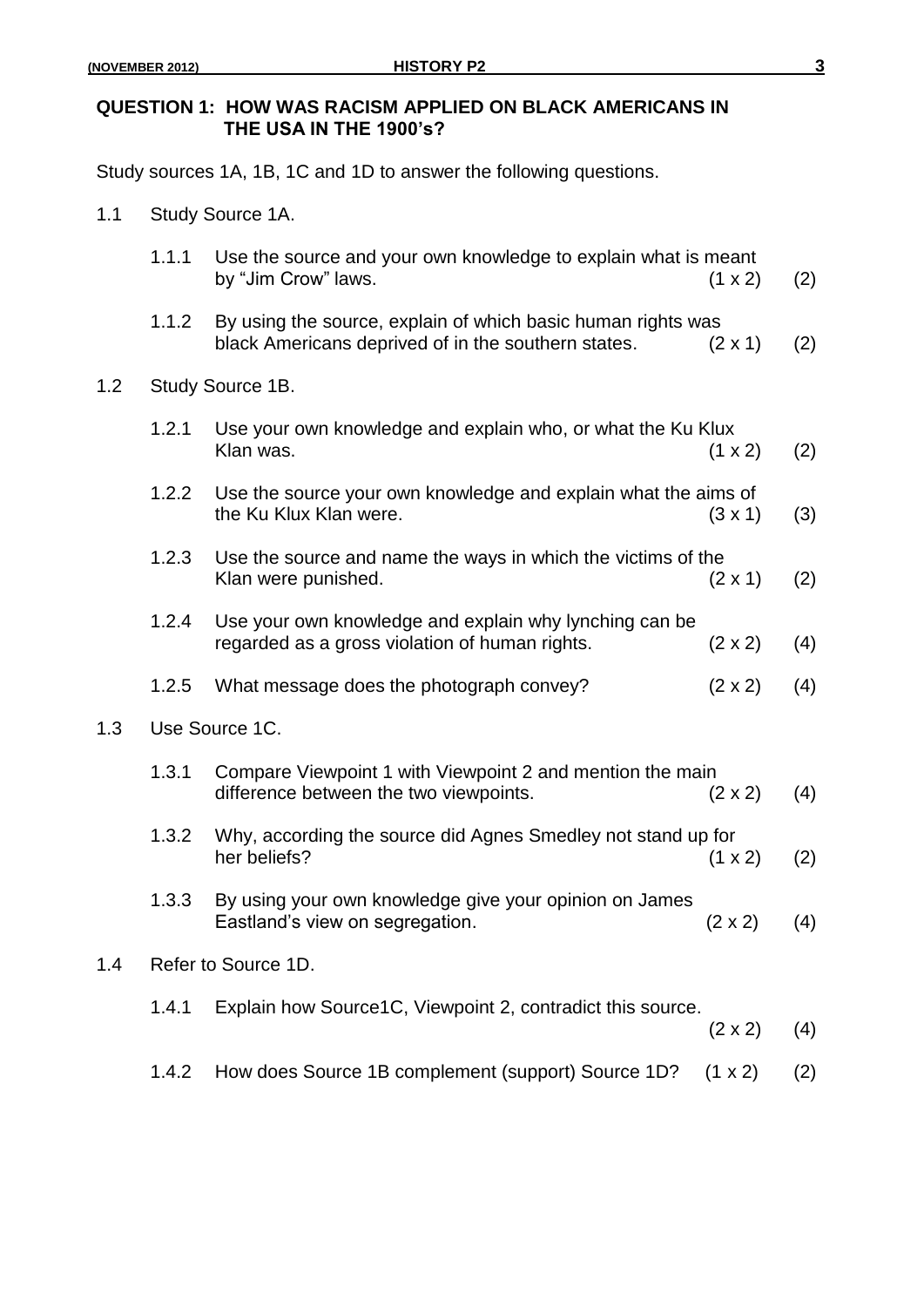| 4   |       | <b>HISTORY P2</b>                                                                                                                                                                     | (NOVEMBER 2012)       |
|-----|-------|---------------------------------------------------------------------------------------------------------------------------------------------------------------------------------------|-----------------------|
|     | 1.4.3 | Use the source and your own knowledge and explain whether the<br>students were justified not to allow Elizabeth Eckford into the<br>white school? Motivate your answer.               | $(2 \times 2)$<br>(4) |
| 1.5 |       | Use all the sources and your own knowledge to write a paragraph of<br>about SIX lines (60 words) and explain how the actions of the KKK<br>differed from the constitution of America. | (6)                   |
| 1.6 |       | EXTENDED WRITING (Your answer should be two pages in length.)                                                                                                                         |                       |
|     |       | Answer either question 1.6.1 OR 1.6.2.                                                                                                                                                |                       |
|     | 1.6.1 | Discuss how racism was applied on Black Americans in America<br>in the 1900s.                                                                                                         | (30)                  |
|     |       | <b>OR</b>                                                                                                                                                                             |                       |
|     | 1.6.2 | Use all the sources and your own knowledge and write an article<br>for a history journal on the following topic:                                                                      |                       |
|     |       | "Although Black Americans has been emancipated (set free as<br>slaves) they were never free."                                                                                         | (30)<br>$[75]$        |
|     |       | <b>QUESTION 2: WHAT FACTORS BEFORE AND AFTER WORLD WAR TWO</b><br><b>CONTRIBUTED TO THE DECOLONISATION PROCESS IN</b><br><b>AFRICA?</b>                                               |                       |
|     |       | Study sources 2A, 2B and 2C to answer the following questions.                                                                                                                        |                       |
| 2.1 |       | Refer to Source 2A.                                                                                                                                                                   |                       |
|     | 2.1.1 | Use your own knowledge and explain what point the cartoon is<br>making about the people in Africa.                                                                                    | $(1 \times 2)$<br>(2) |
|     | 2.1.2 | Using your own knowledge explain, who or what was chaining<br>Africa.                                                                                                                 | $(2 \times 1)$<br>(2) |
|     | 2.1.3 | Using your own knowledge, identify what international event<br>during 1939 – 1945 promoted the urge of African states to<br>become independent.                                       | (1 x 2)<br>(2)        |
| 2.2 |       | Study Source 2B.                                                                                                                                                                      |                       |
|     | 2.2.1 | Use the source and your own knowledge and explain the concept<br>Pan-Africanism.                                                                                                      | $(1 \times 2)$<br>(2) |
|     | 2.2.2 | Use the source, and identify the main aim of the congress. $(1 \times 1)$                                                                                                             | (1)                   |
|     | 2.2.3 | Use the source and your own knowledge and explain what bad<br>treatment African countries had to endure.                                                                              | $(2 \times 2)$<br>(4) |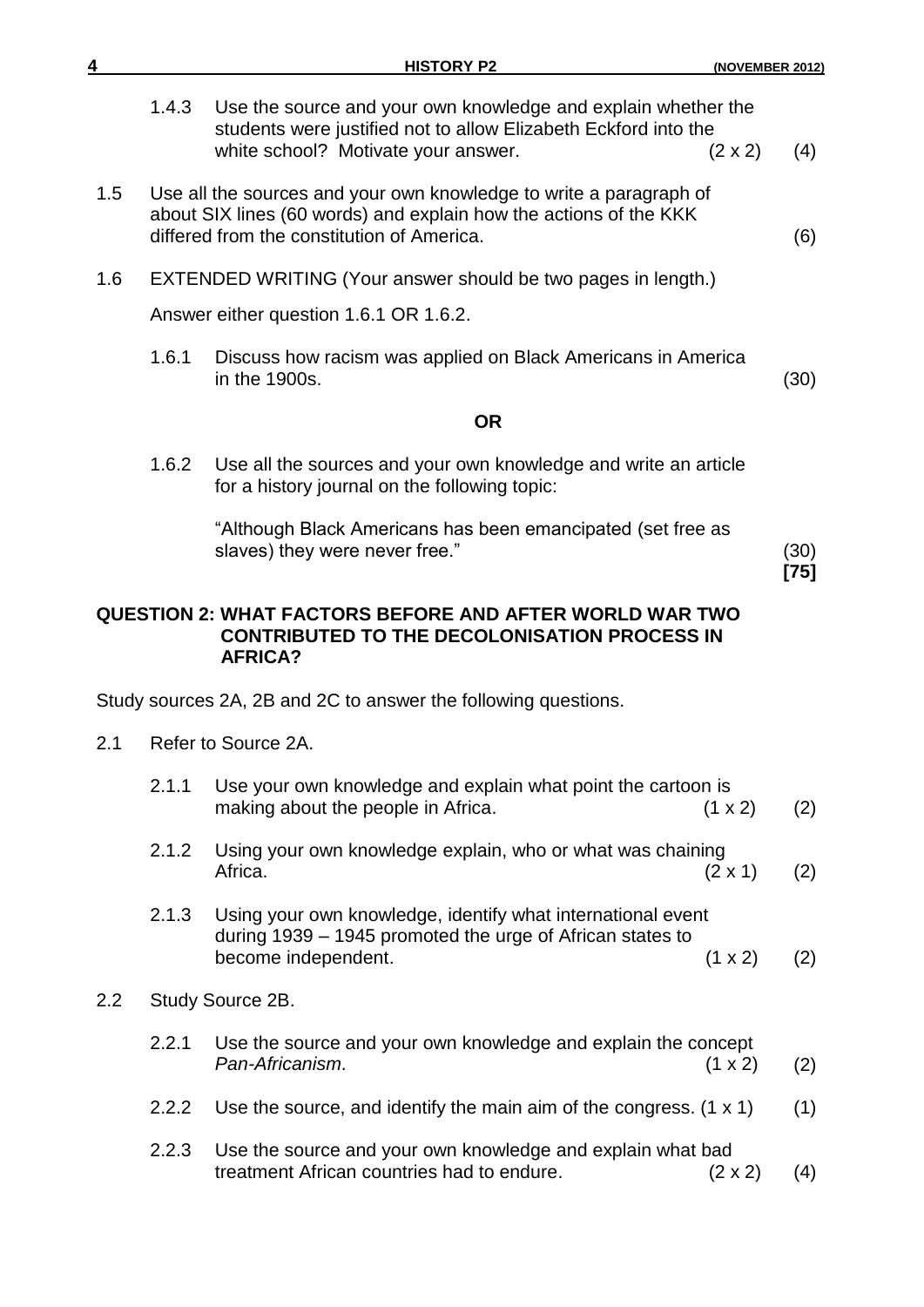| (NOVEMBER 2012) |       | <b>HISTORY P2</b>                                                                                                                                                                                               | 5            |
|-----------------|-------|-----------------------------------------------------------------------------------------------------------------------------------------------------------------------------------------------------------------|--------------|
|                 | 2.2.4 | Use the information from the source and your own knowledge<br>and explain why there was an intensified demand for<br>independence after World War Two.<br>$(2 \times 2)$                                        | (4)          |
|                 | 2.2.5 | According to the source, what methods were suggested by<br>Kwame Nkrumah to get rid of the colonial powers?<br>$(2 \times 1)$                                                                                   | (2)          |
|                 | 2.2.6 | Use your own knowledge and the source and explain whether<br>Pan-Africanism had a positive effect on African countries.<br>Motivate your answer.<br>$(2 \times 2)$                                              | (2)<br>(4)   |
| 2.3             |       | Use Source 2C.                                                                                                                                                                                                  |              |
|                 | 2.3.1 | According to Viewpoint 1, what were the benefits blacks would<br>enjoy for being loyal to Britain?<br>$(3 \times 1)$                                                                                            | (3)          |
|                 | 2.3.2 | Use your own knowledge, and explain what gains Britain hoped<br>to achieve by persuading large number of Africans to apply for<br>these certificates.<br>$(2 \times 2)$                                         | (4)          |
|                 | 2.3.3 | Use Viewpoint 2 and your own knowledge, and explain what<br>kind of attitude the Africans had taken towards Britain.<br>$(1 \times 3)$                                                                          | (3)          |
|                 | 2.3.4 | Using your own knowledge, explain who or what the Mau-Mau<br>movement was.<br>$(1 \times 2)$                                                                                                                    | (2)          |
|                 | 2.3.5 | Compare Viewpoint 1 with Viewpoint 2 to explain which<br>viewpoint best express the desire of the Kenyan people.<br>Motivate your answer.<br>$(2 \times 2)$                                                     | (4)          |
| 2.4             |       | Use all the sources and your own knowledge to write a paragraph of<br>about SIX lines (60 words) on the reasons why African countries found<br>themselves in chains and how they broke it to gain independence. | (6)          |
| 2.5<br>length.) |       | EXTENDED WRITING (Your answer should be about two pages in                                                                                                                                                      |              |
|                 |       | Answer either QUESTION 2.5.1 OR QUESTION 2.5.2.                                                                                                                                                                 |              |
|                 | 2.5.1 | Discuss how the rise of African nationalism led to the<br>independence of various African states.                                                                                                               | (30)         |
|                 |       | <b>OR</b>                                                                                                                                                                                                       |              |
|                 | 2.5.2 | Use all the sources and your own knowledge and write an article<br>on the following topic:                                                                                                                      |              |
|                 |       | "Africa's desire to be independent became stronger after World<br>War Two." In your article you should also indicate how World<br>War Two and other factors contributed to Africa become<br>independent.        | (30)<br>[75] |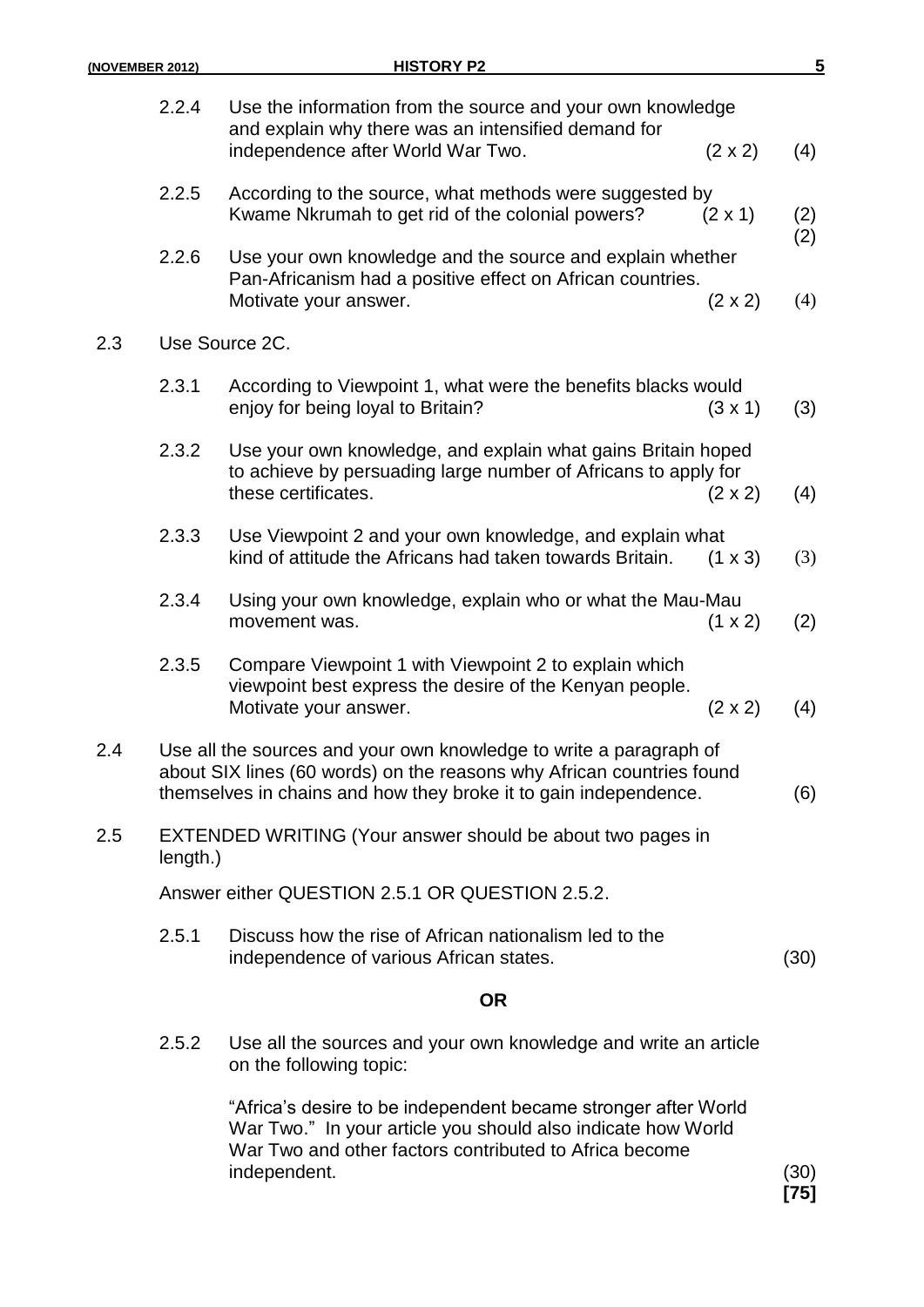### **QUESTION 3: HOW DID THE FREEDOM CHARTER CHALLENGE THE APARTHEID GOVERNMENT AND THE RESULTS THEREOF?**

Study sources 3A, 3B, 3C and 3D.

3.1 Refer to Source 3A.

|                | 3.1.1 | Use the source and identify what type of government was<br>envisaged for South Africa.                                                                       | (1 x 2)        | (2) |
|----------------|-------|--------------------------------------------------------------------------------------------------------------------------------------------------------------|----------------|-----|
|                | 3.1.2 | Use the source and your own knowledge and explain the historical<br>importance of the Freedom Charter.                                                       | $(2 \times 2)$ | (4) |
|                | 3.1.3 | Use the source and your own knowledge and explain what Luthuli<br>meant with his statement.                                                                  | $(2 \times 2)$ | (4) |
|                | 3.1.4 | Use the source, and name at least THREE liberation movements<br>that were present at Kliptown.                                                               | $(3 \times 1)$ | (3) |
|                | 3.1.5 | Use the source and identify what document came from the<br>Kliptown meeting in 1955.                                                                         | $(1 \times 1)$ | (1) |
|                |       | Use Source 3B.                                                                                                                                               |                |     |
|                | 3.2.1 | Extract a sentence from Viewpoint 1 that explains how the<br>apartheid system worked.                                                                        | (1x1)          | (1) |
|                | 3.2.2 | How useful is Viewpoint 1 to a historian studying the drawing up<br>of the Freedom Charter? Motivate your answer.                                            | $(2 \times 2)$ | (4) |
|                | 3.2.3 | Use the source and your own knowledge, to explain how<br>Viewpoint 1 differs from Viewpoint 2.                                                               | $(2 \times 2)$ | (4) |
| Use Source 3C. |       |                                                                                                                                                              |                |     |
|                | 3.3.1 | Use your own knowledge and explain the term high treason.                                                                                                    | (1 x 2)        | (2) |
|                | 3.3.2 | Use your own knowledge and explain what the sentence was for<br>high treason in South Africa at that time.                                                   | $(1 \times 2)$ | (2) |
|                | 3.3.3 | By using your own knowledge explain why the government<br>prolonged the trail.                                                                               | (1 x 2)        | (2) |
|                | 3.3.4 | Use your own knowledge and the source and explain why the<br>accused were guided by armed police and why army forces were<br>deployed around the Drill Hall. | $(2 \times 2)$ | (4) |

 $3.2$ 

 $3.3$